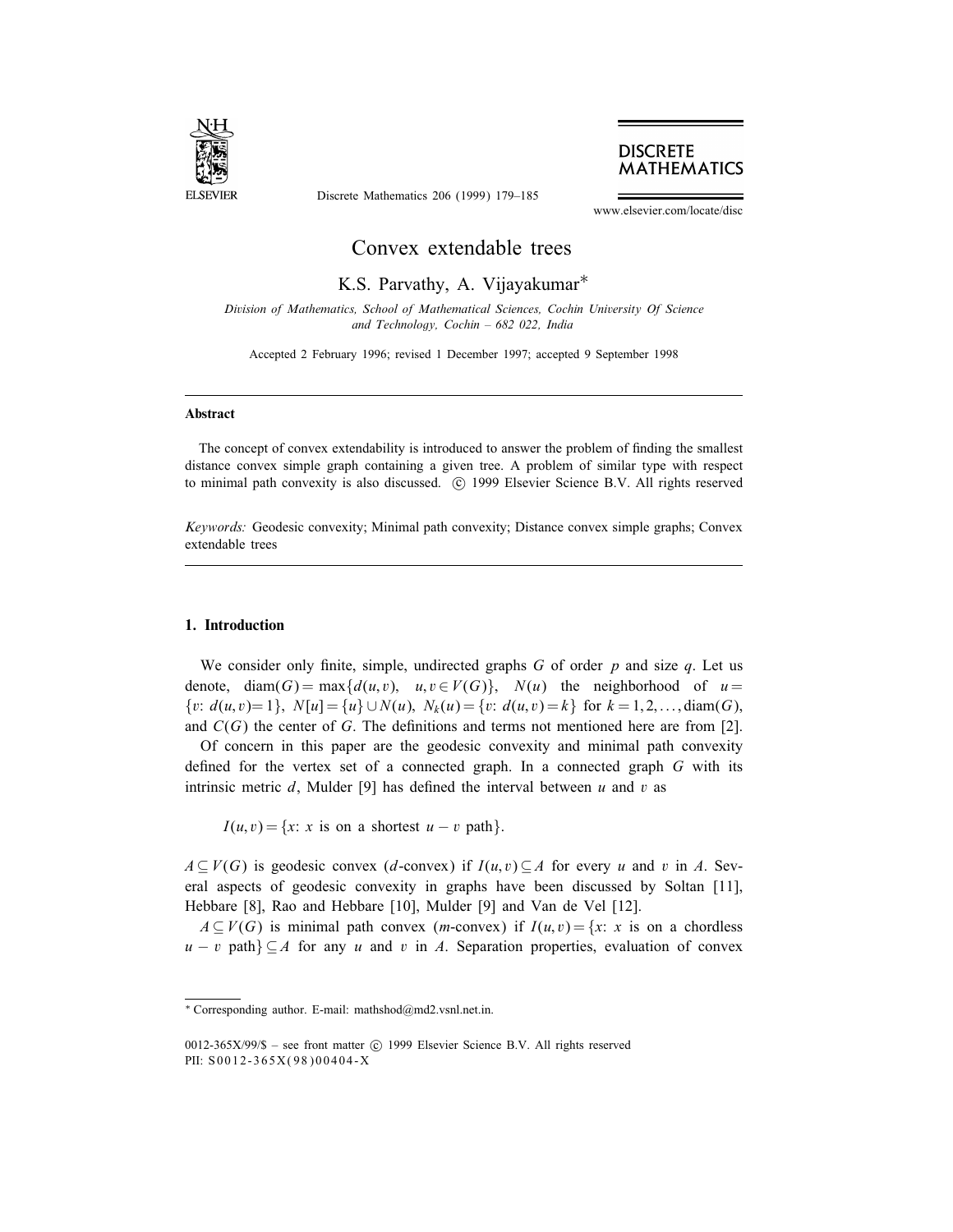

Fig. 1.

invariants, etc. have been studied by Farber and Jamison  $[6]$ , Duchet  $[4,5]$ , Bandelt  $[1]$ and many others.

In an attempt to classify graphs according to the number of non-trivial convex sets, Hebbare [7] called the empty set, singleton of vertices, set of vertices inducing a complete subgraph and  $V(G)$  as trivial convex sets and defined a graph to be  $(k, \omega)$ convex if it has  $k$  non-trivial convex sets and its clique number, the size of the largest clique, is  $\omega$ . (0,2)-convex graphs were called distance convex simple (d.c.s.) and m-convex simple (m.c.s.) [3] under geodesic convexity and m-convexity, respectively.

An in-depth study of d.c.s. graphs have been made in [8, 10] especially under planarity.

 $K_{m,n}$  for  $m, n > 1$  are d.c.s. and any d.c.s. graph is m.c.s. The graph G of Fig. 1 is an m.c.s. graph which is not d.c.s.

In this paper we first consider a problem posed in  $[8]$ . 'Describe the smallest d.c.s. graph containing a given tree of order at least four'. This problem motivates the definition of a convex extendable tree and we prove that, any tree of order atmost nine is so, this bound is sharp, trees of diameter three, five and trees of diameter four whose central vertex has even degree are also convex extendable. An analogous problem for m.c.s. graph is also discussed.

#### 2. Convex extendable trees

The following properties of d.c.s. graphs are of interest to us.

**Theorem 1** (Hebbare [8]). A distance convex simple graph is planar if and only if  $q = 2p - 4.$ 

**Theorem 2** (Hebbare [8]). A connected planar graph of order at least four is distance convex simple if and only if for each vertex u of degree at least three; there is a unique vertex u' such that  $N(u) = N(u')$ .

Two such vertices  $u$  and  $u'$  are called partners.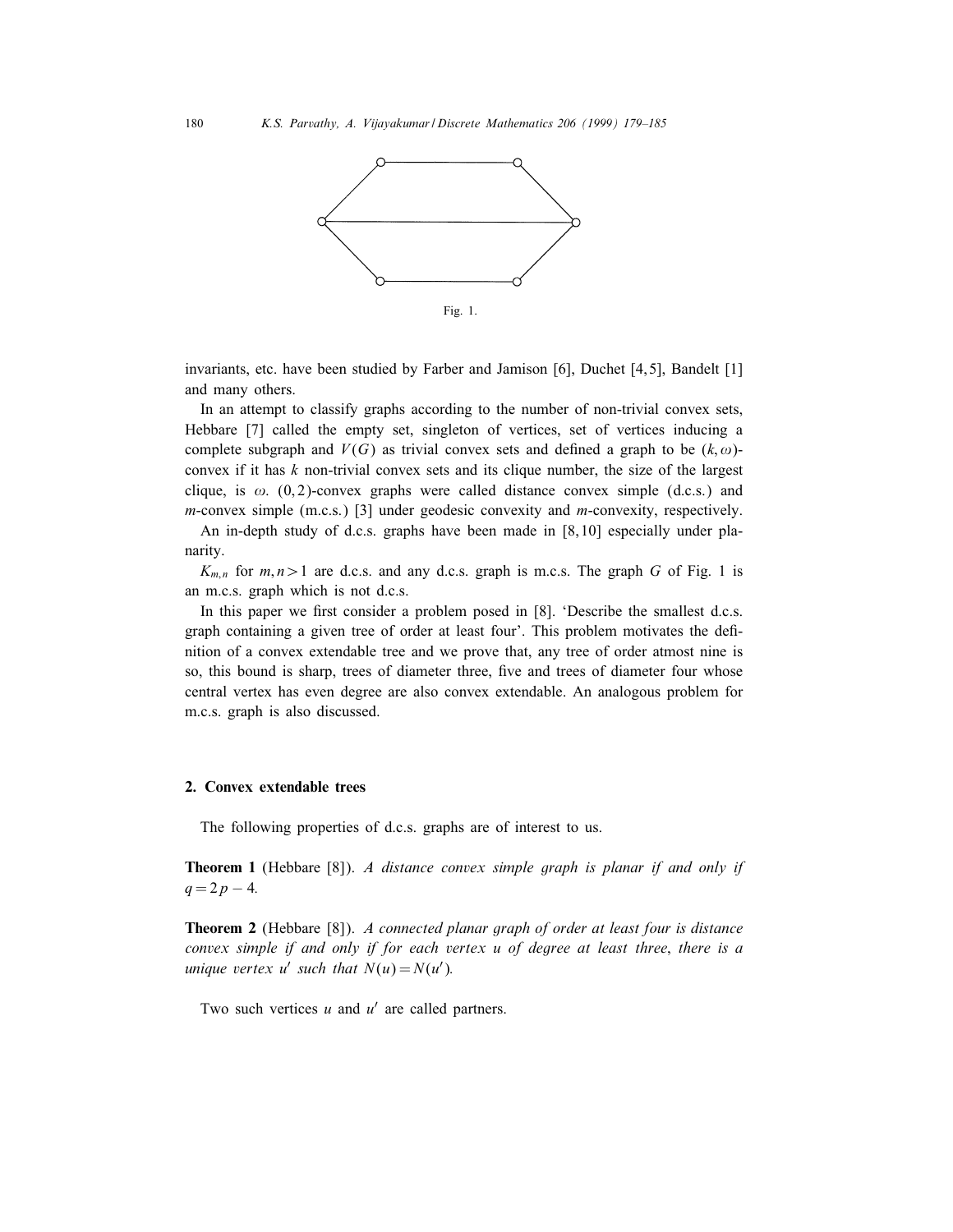Problem (Hebbare [8]). Describe the smallest distance convex simple graph containing a given tree of order at least four.

 $K_{2,n}$  is such a graph for  $K_{1,n}$ . For a tree T which is not a star, let  $V_1$  and  $V_2$  be the bipartition of  $V(T)$  with  $|V_1| = m$ ,  $|V_2| = n$ , then  $K_{m,n}$  is a d.c.s. graph containing a tree isomorphic to  $T$ . However, to find the smallest d.c.s. graph we note by Theorem 1 that, for any d.c.s. graph  $q \ge 2p - 4$  and the lower bound is attained if and only if it is planar. So, for a given tree T if there exists a planar d.c.s. graph containing  $T$ as a spanning subgraph, then that will be the smallest d.c.s. graph containing  $T$ . This observation motivates,

**Definition 1.** A tree T is convex extendable if it is a spanning tree of a distance convex simple graph.

From the remarks made above, it is clear that  $K_{1,n}$  is convex non-extendable. Hence, we consider only trees which are not stars.

**Definition 2** (*Buckley and Harary* [2]) The sequential join  $G_1 + G_2 + \cdots + G_n$  of the graphs  $G_1, G_2, \ldots, G_n$  is the graph obtained by joining all the vertices of  $G_i$  to all the vertices of  $G_{i+1}$  for  $i = 1, 2, ..., n - 1$ . The tree  $S_{m,n} \simeq \overline{K}_m + K_1 + K_1 + \overline{K}_n$  is called a double star.

We shall now describe an operation frequently used in this paper. Let u and v be non-adjacent vertices of G. Join u to all the vertices in  $N(v)$  and v to all the vertices in  $N(u)$ . The resulting graph is denoted by  $G \star (u, v)$  and in this graph  $N(u) = N(v)$ .

**Remark 2.1.** If G is planar,  $u, v \in V(G)$ ,  $uv \notin E(G)$ , for any  $w_1, w_2 \in N(u) \cup N(v)$ ,  $w_1 \notin N(u) \cap N(v)$ , {u, v} is a  $w_1 - w_2$  separator and if G can be embedded so that  $u, v, N(u)$  and  $N(v)$  are all in the same face, then  $G \star (u, v)$  is planar. Also, if u and v are partners, then  $G \star (u, v) \simeq G$ .

Lemma 3. Any path of length at least four is convex extendable.

**Proof.** Let P be a path of at least four,  $C(P)$  be its center and let  $u \in C(P)$ . Then  $N_i(u)$  consists of two non-adjacent vertices for  $i = 1, 2, ..., r - 1$  and  $N_r(u)$  is either a pair of non-adjacent vertices or a singleton according as  $C(P) \simeq K_1$  or  $K_2$ , where r is the radius of  $P$ . Now the graph

 $G = \langle u \rangle + \langle N(u) \rangle + \langle N_2(u) \rangle + \cdots + \langle N_r(u) \rangle$ 

is a planar d.c.s. graph containing  $P$ .  $\Box$ 

**Theorem 4.** Any tree of order at most nine is convex extendable.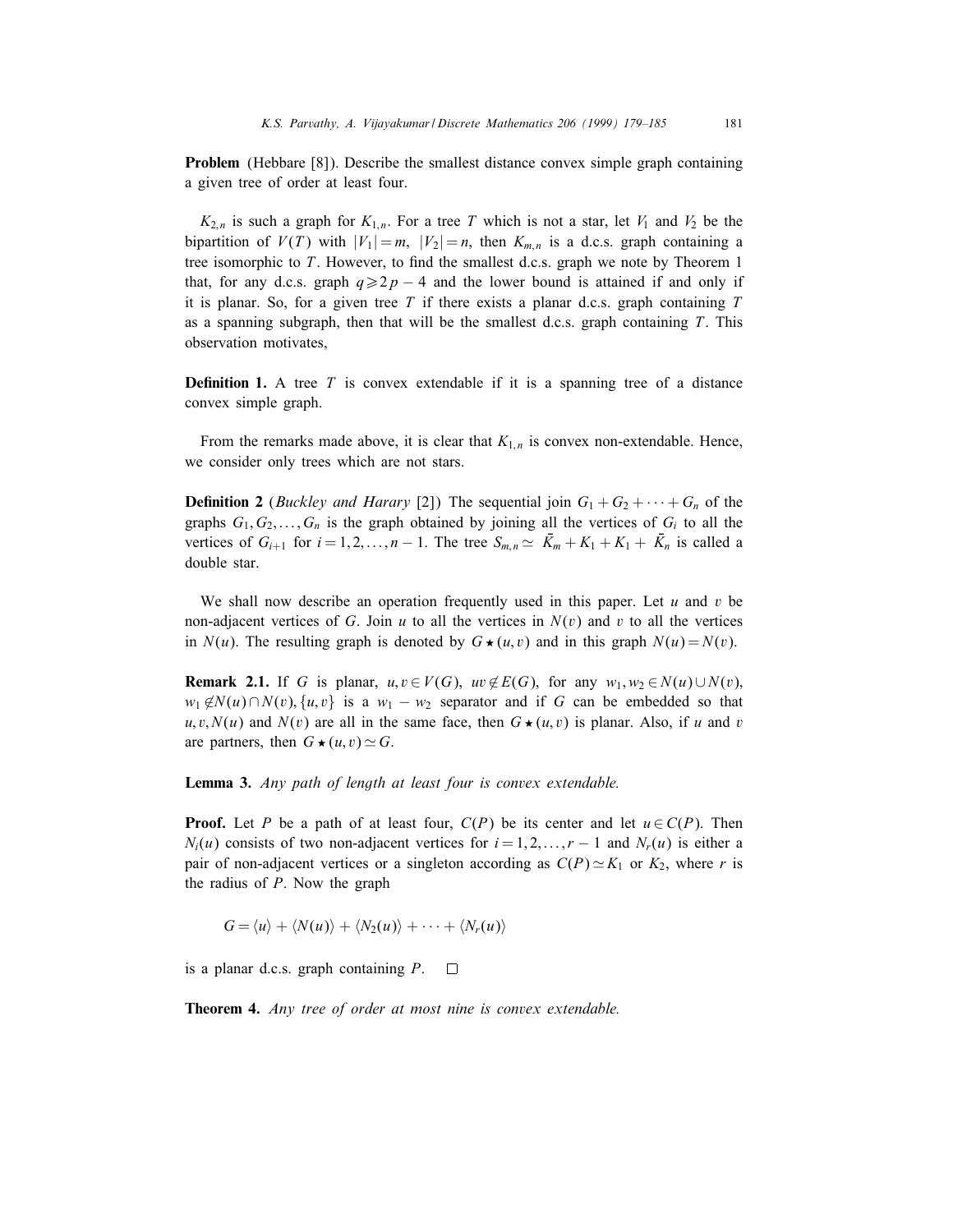**Proof.** If T is a path then it is convex extendable by Lemma 3. Suppose that T is not a path. Let u be a vertex of T such that  $d(u) \geq 3$  and let  $N(u) = \{a_1, b_1, \ldots, a_n\}, n \geq 3$ .

Case I:  $N_3(u) = \phi$ . Assume that  $d(a_1) = \min\{d(a_i): a_i \in N(u)\}\)$ . Choose  $u' \in N_2(u)$ such that  $N_2(u) \cap N(a_1) \setminus \{u'\} = \phi$ . Construct  $G \simeq T \star (u, u') \star (a_1, a_2) \star \cdots \star (a_{n-1}, a_n)$  if *n* is even and  $G \simeq T \star (u, u') \star (a_2, a_3) \star \cdots \star (a_{n-1}, a_n)$  if *n* is odd. Using Theorem 2 and Remark 1, it follows that  $G$  is a planar d.c.s. graph which contains  $T$ .

Case II:  $N_3(u) \neq \phi$ . Choose  $u' \in N_2(u)$  such that  $d(u') = \max\{d(v): v \in N_2(u)\}\$  and let  $N = N(u) \cup N(u') = \{v_1, v_2, \dots, v_m\}$ . Note that,  $m > 3$ . Since  $|V(T)| \le 9$ ,  $N(v_i)$  $\{u, u'\} = \phi$  for at least one value of *i*.

Subcase 1:  $N[u] \cup N[u'] = V(T)$ . Then  $T \star \langle u, u' \rangle \simeq K_{2, p-2}$  is such a planar d.c.s. graph.

*Subcase* 2:  $N[u] \cup N[u'] \neq V(T)$ , but  $N[u] \cup N[u'] \cup (\bigcup_{i=1}^{m} N(v_i)) = V(T)$ .

Without loss of generality, assume that  $N(v_1)\setminus\{u, u'\} = \phi$ . Then, the required graph is  $T \star (u, u') \star (v_1, v_2) \star (v_3, v_4) \star \cdots \star (v_{m-1, v_m})$  if m is even and  $T \star (u, u') \star (v_2, v_3) \star \cdots \star$  $(v_{m-1}, v_m)$  if m is odd.

Subcase 3:  $N[u] \cup N[u'] \cup (\bigcup_{i=1}^{m} N(v_i)) \neq V(T)$  but  $N[u] \cup N[u'] \cup (\bigcup_{i=1}^{m} N(v_i)) \cup$  $(\bigcup_{i=1}^{m} N_2(v_i)) = V(T).$ 

Here, note that  $N(v_i)\backslash\{u, u'\}\neq\phi$  for atmost two values of i say 1 and 2. Let  $w_1 \in$  $N(v_i) - \{u, u'\}$  be such that  $d(w_1) \ge 2$ . Since  $|V(T)| \le 9$ ,  $d(w_1)$  cannot exceed three. If  $d(w_1) = 3$ , by the choice of u',  $w_1 \in N_4(u)$  in T and let  $u - v_2 - u' - v_1 - w_1$ , be the  $u - w_1$  path in T (that is  $v_1 \in N(u)$  and  $v_2 \in N(u')$ ).

Now  $G \simeq T \star (u, w_1) \star (v_1, v_2)$  is the required planar d.c.s. graph.

If  $d(w_1) = 2$ , let  $w_2 \in N(w_1) - \{v\}_1$ , then  $T \star (u, u') \star (w_2, v_1) \star (v_2, v_3)$  is the required graph.

*Subcase* 4:  $N[u] \cup N[u'] \cup (\bigcup_{i=1}^{m} N(v_i)) \cup (\bigcup_{i=1}^{m} N_2(v_i)) \neq V(T)$ . Then  $N[u] \cup N[u'] \cup N[u]$  $(\bigcup_{i=1}^{m} N(v_i)) \cup (\bigcup_{i=1}^{m} N_2(v_i)) \cup (\bigcup_{i=1}^{m} N_3(v_i)) = V(T).$ 

Note that,  $N(v_i) - \{u, u'\} \neq \phi$  for only one value of *i*. There is only one vertex w<sub>1</sub> in it and there are two vertices  $w_2$  and  $w_3$  such that  $w_1w_2$  and  $w_2w_3 \in E(T)$ . Then,  $T \star$  $(u, u') \star (v_1, w_2)$  is the required graph. Since  $|V(T)| \le 9$ , the proof is complete.

**Theorem 5.** The following classes of trees are convex extendable:

- (a) Trees of diameter three.
- (b) Trees of diameter four whose central vertex has even degree.
- (c) Trees of diameter five.

## Proof

- (a) Since T is of diameter three,  $T \simeq S_{m,n}$  for some  $m, n > 0$ . Let  $C(T) = \{c_1, c_2\}$ ,  $V(\bar{K}_m) = \{a_1, a_2, \dots, a_m\}$  and  $v(\bar{K}_n) = \{b_1, b_2, \dots, b_n\}$ . Then  $T \star (b_1, c_1) \star (a_1, c_2)$  is a planar d.c.s. graph containing  $T$  as a spanning tree.
- (b) Let diam(T) = 4 and the central vertex c has even degree. Let  $N(c) = \{a_1, a_2, \ldots, a_k\}$  $a_n$ } and  $c' \in N_2(c)$ . Then  $T \star (c, c') \star (a_1, a_2) \star (a_3, a_4) \star \cdots \star (a_{n-1}, a_n)$  is the required graph.
- (c) Proof is on similar lines. $\Box$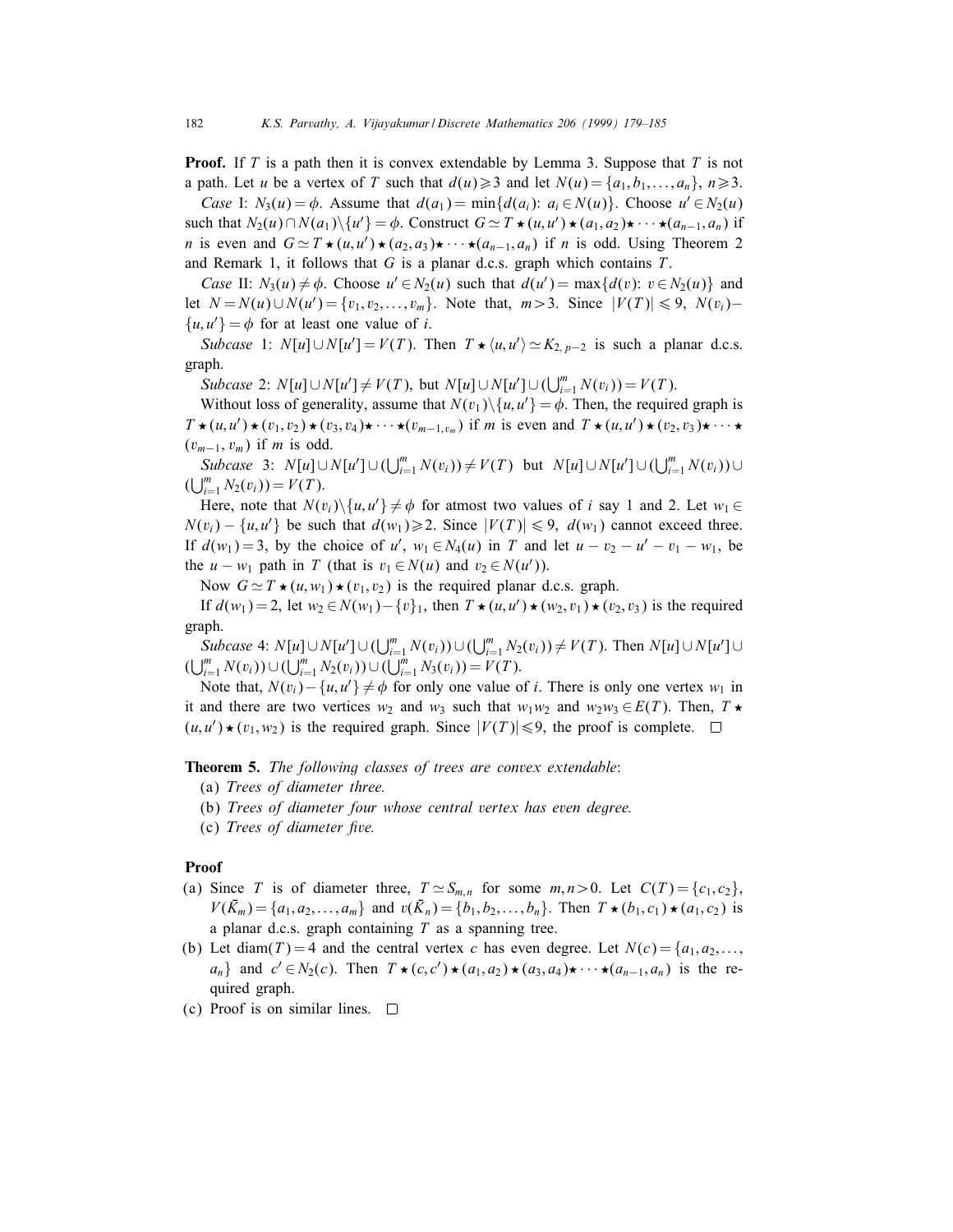

Fig. 2. Convex non-extendable trees of order 10.

#### Remark 2.1.

- (i) In (b), if the central vertex has odd degree, the result need not be true (Fig. 2a).
- (ii) There exists convex non-extendable trees of diameter six (Fig. 2b).
- (iii) A sufficient condition for a tree to be convex non-extendable is that  $V(T)$  has a bipartition  $V_1$  and  $V_2$  such that  $|V_1|$  is odd and each vertex of  $V_1$  is of degree greater than 2.

### 3. Minimal path convex simple graphs

If *m*-convexity is considered,  $(0, 2)$ -convex graphs are called *m*-convex simple.

**Theorem 6** (Changat [3]). A connected graph G is m-convex simple if and only if G has no non-trivial clique separators.

We consider a problem similar to the problem discussed in Section 2.

**Problem.** Find the smallest m.c.s. graph containing a given tree T,  $|T| \ge 4$ .

If  $T = K_{1,n}$ ;  $n \ge 3$ ,  $K_{2,n}$  is such a graph and its size is 2*n*.

**Theorem 7.** The size q of the smallest m-convex simple graph containing a tree  $T \neq K_{1,n}$  satisfies,  $p-1+m/2 \leq q \leq p+m-2$ , where  $|V(T)|=p$  and m is the number of pendant vertices.

**Proof.** Let  $u_1$  be a pendant vertex of T and v be the vertex adjacent to  $u_1$ . Let  $u_2, u_3, \ldots, u_k$  be the other pendant vertices adjacent to v. Let  $v_1, v_2, \ldots, v_l$  be the pendant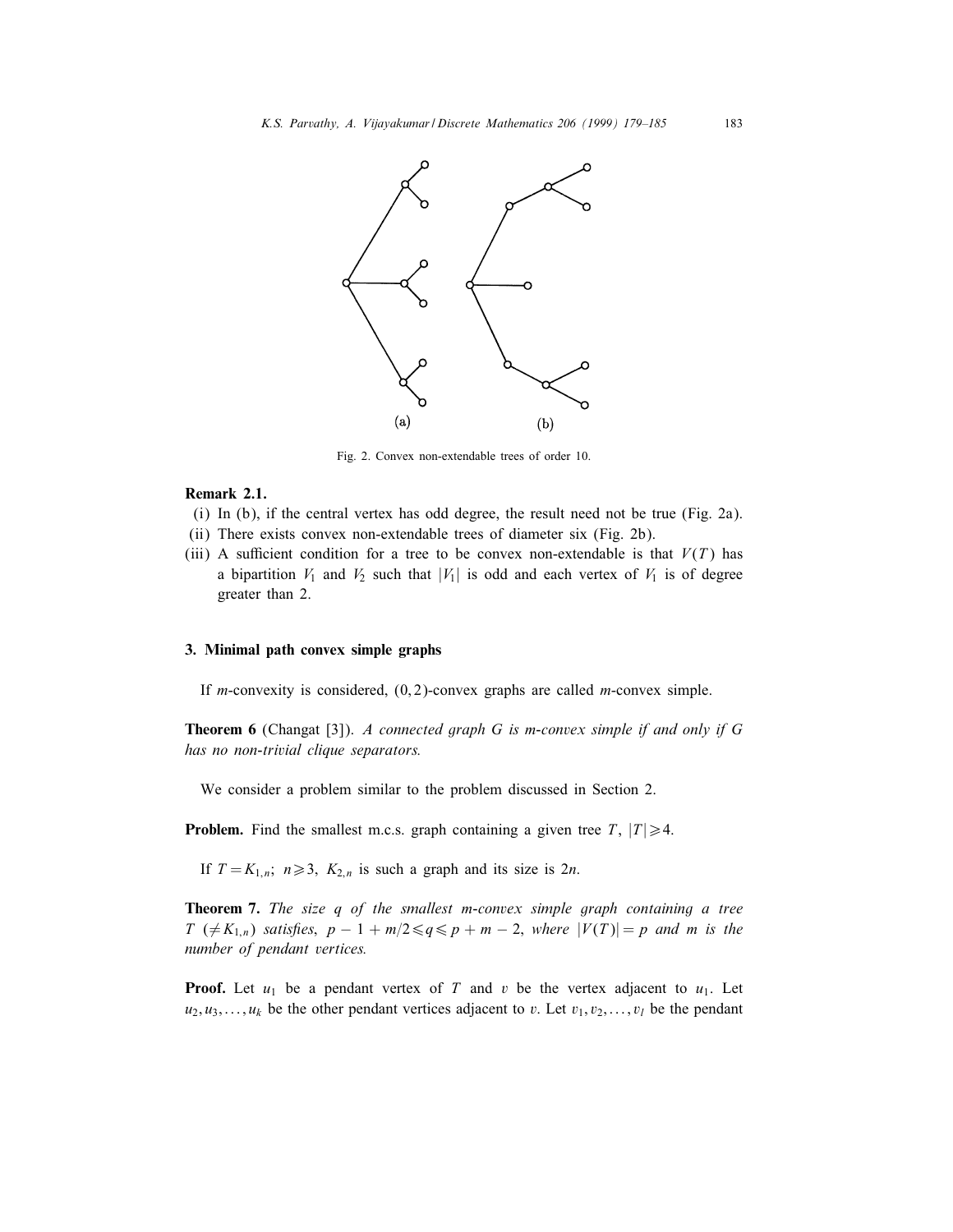

vertices other than  $u'_{i}$ s. Add edges to T such that  $\{u_2, u_3, \ldots, v_1, v_2, \ldots, v_l\}$  induces a tree T' in which  $\{u_2, u_3, \ldots, u_k\}$  and  $\{v_1, v_2, \ldots, v_l\}$  is a bipartition. This is possible by taking a spanning tree of  $K_{k,l}$ . The resulting graph is triangle-free and neither a vertex nor an edge can separate G. So, by Theorem 5, G is an m.c.s. graph and size of G is  $p-1+k+l-1 = p+m-2$  where m is the number of pendant vertices of T. So,  $q \leqslant p + m - 2$ .

Now, note that m.c.s. graphs are triangle-free blocks and hence all vertices are of degree at least two. Therefore, to make  $T$  a block, the degree of pendant vertex is to be increased by atleast one. So, atleast  $\lceil m/2 \rceil$  edges are to be added and hence  $q \geq p - 1 + \lceil m/2 \rceil \geq p - 1 + m/2.$  $\Box$ 

The following examples illustrate that there are trees attaining both the bounds.

Consider the tree  $T_1$  in Fig. 3. Here  $p=9$ ,  $m=6$ .

The graph G in Fig. 4 is an m.c.s. of size  $q = 11 = p - 1 + m/2$  containing  $T_1$ .

Consider the tree  $T_2$  of Fig. 5. In  $T_2$ ,  $\{x_1, x_2\}$  is a clique such that  $T_2-\{x_1, x_2\}$  is totally disconnected. So, to get an m.c.s. graph atleast five edges are to be added. Hence  $q = 13 = p + m - 2$ .

# Acknowledgements

The authors thank the referees for their helpful comments on the manuscript. The first author thanks the C.S.I.R. (India) for awarding a research fellowship.